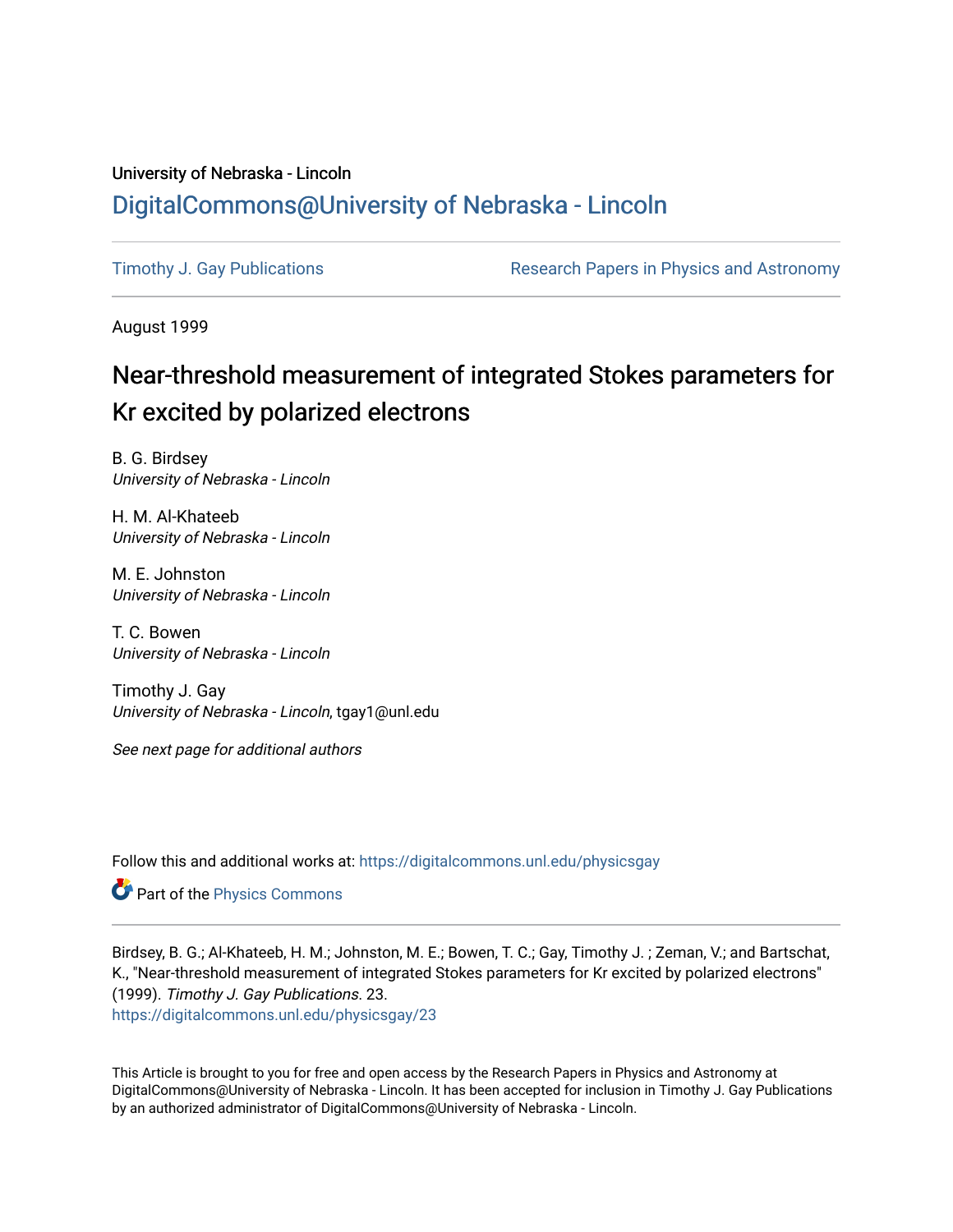## Authors

B. G. Birdsey, H. M. Al-Khateeb, M. E. Johnston, T. C. Bowen, Timothy J. Gay, V. Zeman, and K. Bartschat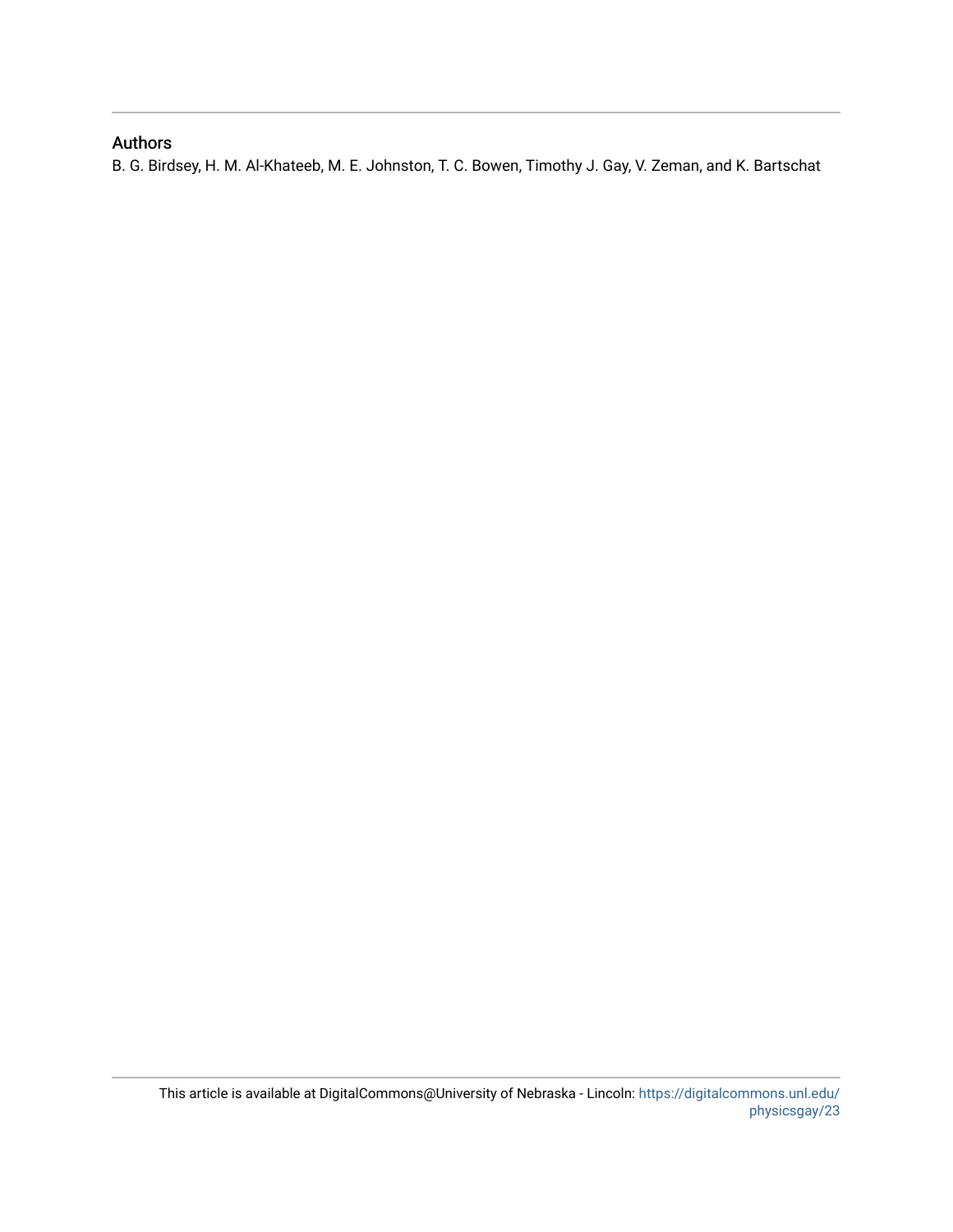### **Near-threshold measurement of integrated Stokes parameters for Kr excited by polarized electrons**

B. G. Birdsey, H. M. Al-Khateeb, M. E. Johnston,\* T. C. Bowen,† and T. J. Gay *Behlen Laboratory of Physics, University of Nebraska, Lincoln, Nebraska 68588-0111*

V. Zeman

*Mathematics Department, University of Nottingham, Nottingham NG7 2RD, United Kingdom*

K. Bartschat

*Physics Department, Drake University, Des Moines, Iowa 50311* (Received 18 September 1998; revised manuscript received 12 March 1999)

We have made high-accuracy measurements of the integrated Stokes parameters for resonance fluorescence from polarized electron-impact excitation of the  $4p^55p[5/2]$   ${}^3D_3$  and  $4p^55p[5/2]$  ${}^3D_2$  states of Kr. We report measurements in the region within 0.6 eV of threshold, which is below the first cascade threshold. We also present theoretical calculations of these Stokes parameters using a recently developed relativistic Breit-Pauli *R*matrix code. In well *LS*-coupled systems, nonzero values of the integrated Stokes parameter  $P_2$  signal relativistic effects (like continuum spin-orbit coupling, i.e., Mott scattering). A single value of  $P_2=4(4)\times 10^{-3}$  at 12.0 eV was previously reported in this energy range [Furst *et al.*, Phys. Rev. A  $47$ , 3775  $(1993)$ ]. We have now measured  $P_2$  at six different energies in this region to comparable precision. These results are consistent with  $P_2=0$  and with the theory. We discuss the effect of the electron-beam energy width on the accuracy of the measurements. Even when such effects are accounted for, serious discrepancies remain between theoretical and experimental results for excitation of the intermediately coupled  ${}^{3}D_{2}$  state. [S1050-2947(99)07907-X]

PACS number(s):  $34.80 \text{.}$ 

#### **I. INTRODUCTION**

With the advent of convergent-close-coupling (CCC) calculations  $[1,2]$ , electron scattering amplitudes can be calculated very accurately over a broad energy range for H and He targets, as well as the light alkali-metal atoms. However, calculations involving heavy targets are hampered by the necessary inclusion of a larger number of target electrons as well as relativistic effects such as internal spin-orbit coupling and spin-orbit coupling to the continuum electron. Some progress has been made by using the Breit-Pauli *R*-matrix technique  $[3-5]$ , particularly for impact excitation of heavy noble gases (HNGs). In this method, relativistic effects are accounted for perturbatively through the one-electron terms of the Breit-Pauli Hamiltonian  $[6]$ .

We have been particularly interested in the relative Stokes parameter  $P_2$  in angle-integrated transversely polarized electron-impact experiments. Under these conditions, observing a nonzero value of  $P_2$  provides a clean test of relativistic effects, involving either atomic fine-structure or spinorbit coupling to the continuum electron. If the spin and orbital angular momentum of the excited state are decoupled, only spin-orbit coupling of the free electron to the atom will produce nonzero values of  $P_2$  [7–9]. Several years ago, we made a number of attempts to measure nonzero  $P_2$  values in the HNGs Ne, Ar, Kr, and especially Xe, where the angleintegrated Mott scattering asymmetry should be largest. The statistical precision of those measurements was hampered by low-density targets which produce low count rates. Moreover, the theoretical calculations at that time predicted immeasurably small values of  $P_2$  [8–10]. Since our initial work, other groups have also made measurements of integrated Stokes parameters in the HNGs, using incident polarized electrons  $\left[5,11-16\right]$ .

More recently, several theoretical groups have investigated polarized electron-impact excitation of HNGs [ $5,17,18$ ]. Of these theories, the *R*-matrix calculations clearly have the best chance of correctly predicting results within 1 eV of the excitation threshold. Interestingly, *R*-matrix calculations of Zeman *et al.* [5] predict values of  $P_2$  as large as 6% near the excitation threshold of the well *LS*-coupled states  $4p^55p[5/2]^3D_3$  in Kr and  $5p^56p[5/2]^3D_3$  in Xe. This provided us with the motivation to make additional high-precision measurements of  $P_2$  in Kr, where the gap between the excitation threshold of the  ${}^{3}D_3$  state and the excitation of the next higher state which can decay into the  ${}^{3}D_3$  state is 0.7 eV. While the predicted values of  $P_2$  are higher for Xe, the corresponding gap is only 0.3 eV, indicating that the count rates would be very low in the region where our measurements are free of contamination from cascades  $|19|$ .

The Stokes parameters  $P_1$ ,  $P_2$ , and  $P_3$  are closely related to the detailed structure of the excited-state charge cloud. Generally, atomic excitation processes create anisotropic charge clouds whose detailed shape and angular momentum coupling are completely characterized by state multipoles. The angular distribution and polarization of the dipole emis-

<sup>\*</sup>Present address: Department of Physics, University of Saint Thomas, 2115 Summit Ave., St. Paul, MN 55105-1096.

<sup>†</sup> Present address: HY-Tech Research Corporation, 104 Centre Court, Radford, VA 24141.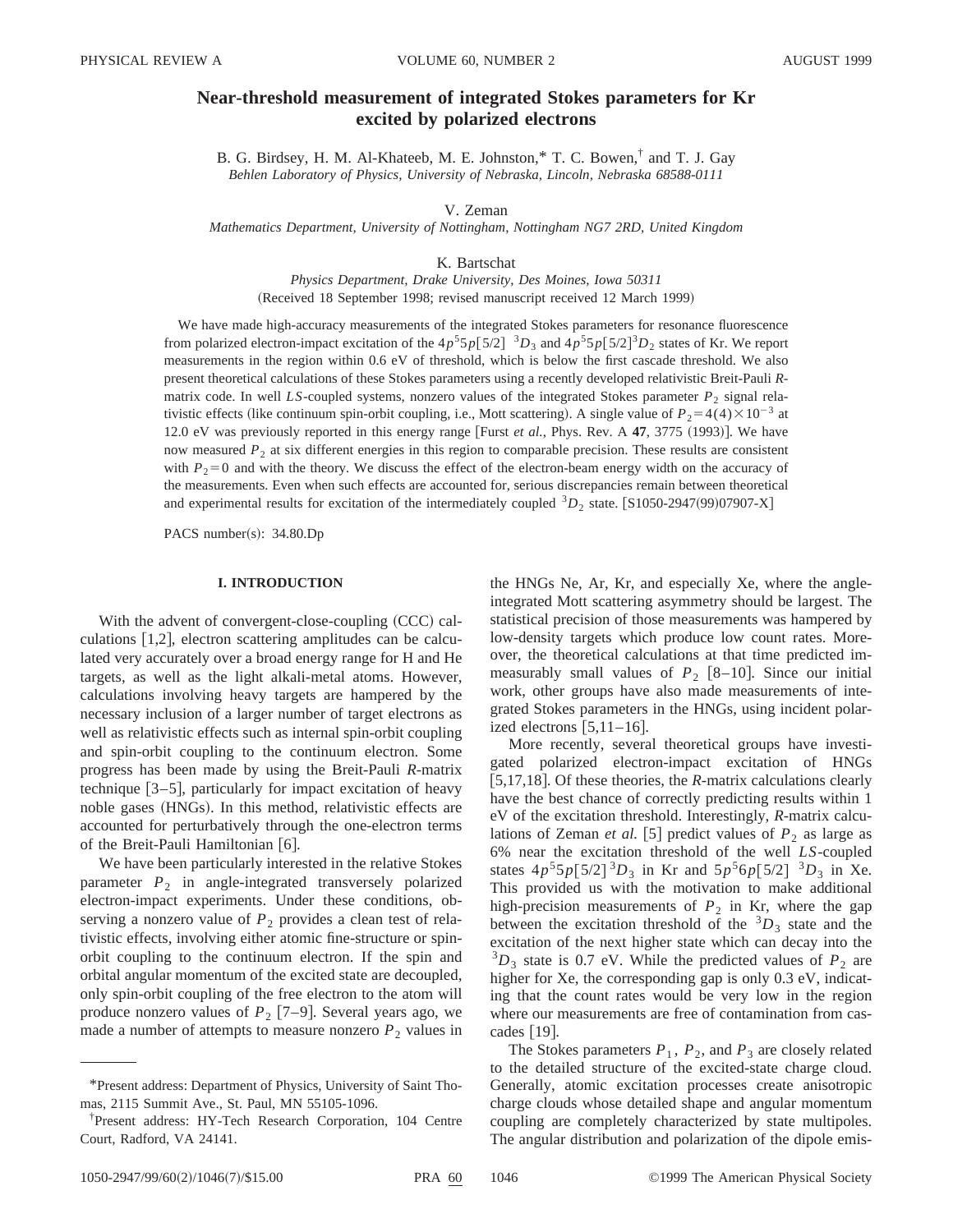sion from these excited states carries information about the monopole, dipole, and quadrupole moments of the charge cloud  $[20]$ . However, the number of nonzero multipole moments depends on the collision symmetries in the experimental apparatus  $[21]$ . In the present experiment we excited the Kr target with a transversely polarized electron beam, but did not detect the scattered electrons in coincidence with the emitted photons (we made an "angle-integrated" measurement). Because of this planar symmetry, the number of possible independent multipole moments is reduced from eight to four integrated multipole moments:  $\langle \mathcal{T}_{00}^{\dagger} \rangle$ ,  $\langle \mathcal{T}_{20}^{\dagger} \rangle$ ,  $\langle \mathcal{T}_{11}^{\dagger} \rangle$ , and  $\langle T_{21}^{\dagger} \rangle$ .

When viewing the excited-state fluorescence along the direction of the transverse electron polarization, the relative integrated Stokes parameters of the dipole radiation can be expressed as follows:

$$
P_{1} = \frac{I(0) - I(90)}{I(0) + I(90)} = \frac{\left\{\begin{array}{cc} 1 & 1 & 2 \\ J & J & J_{f} \end{array}\right\} \sqrt{\frac{3}{2}} \langle t_{20}^{\dagger} \rangle}{\frac{2(-1)^{J+J_{f}}}{3\sqrt{2J+1}} + \sqrt{\frac{1}{6}} G_{2}^{J} \left\{\begin{array}{cc} 1 & 1 & 2 \\ J & J & J_{f} \end{array}\right\} \langle t_{20}^{\dagger} \rangle},\tag{1}
$$

$$
P_{2} = \frac{I(45) - I(135)}{I(45) + I(135)}
$$
  
= 
$$
\frac{-\begin{bmatrix} 1 & 1 & 2 \\ J & J & J_f \end{bmatrix} \sqrt{\frac{3}{2}} \text{Re}\langle t_{21}^{\dagger} \rangle}{\frac{2(-1)^{J+J_{f}}}{3\sqrt{2J+1}} + \sqrt{\frac{7}{6}} G_{2}^{I} \begin{bmatrix} 1 & 1 & 2 \\ J & J & J_f \end{bmatrix} \langle t_{20}^{\dagger} \rangle},
$$
(2)

and

$$
P_3 = \frac{I(\sigma^-) - I(\sigma^+)}{I(\sigma^-) + I(\sigma^+)} = \frac{\begin{vmatrix} 1 & 1 & 1 \\ J & J & J_f \end{vmatrix} \sqrt{\frac{3}{2}} \text{Im} \langle t_{11}^{\dagger} \rangle}{\frac{2(-1)^{J+J_f}}{3\sqrt{2J+1}} + \sqrt{\frac{1}{6}} G_2^I \begin{vmatrix} 1 & 1 & 2 \\ J & J & J_f \end{vmatrix} \langle t_{20}^{\dagger} \rangle},
$$
(3)

where *J* is the excited-state angular momentum,  $J_f$  is the optical transition's final-state angular momentum, and the  $G_K^I(J)$  are factors that determine depolarization due to hyperfine nuclear interactions. The photon intensity  $I(\Theta)$  is for light transmitted through a perfect linear polarizer with its pass axis aligned at an angle  $\Theta$  with respect to the incident beam, while  $I(\sigma^+)$  and  $I(\sigma^-)$  are the intensities of light with positive and negative helicity along the optical axis of the detector [22]. The terms  $\langle t_{KQ}^{\dagger} \rangle = \langle T_{KQ}^{\dagger} \rangle / \langle T_{00}^{\dagger} \rangle$  are the ''relative integrated-state multipoles.'' Because of the spin dependence of these multipoles both  $P_2$  and  $P_3$  are proportional to the transverse spin, while  $P_1$  is independent of spin  $\lceil 21 \rceil$ .

#### **II. NUMERICAL METHOD**

The calculations reported here were performed along the lines described earlier by Zeman and co-workers  $[5,23,24]$ . Briefly, the *N*-electron target states  $\Phi_i$  were represented as multi-configuration expansions

$$
\Phi_i(\mathbf{r}_1,\ldots,\mathbf{r}_N)=\sum_k\ c_{ik}\phi_k(\mathbf{r}_1\ldots\mathbf{r}_N). \hspace{1cm} (4)
$$

The expansion coefficients and the approximate target energies  $E_i^N$  were obtained by diagonalizing the target Hamiltonian  $H^N$  according to

$$
\langle \Phi_i | H^N | \Phi_j \rangle = E_i^N \delta_{ij} . \tag{5}
$$

The configurations  $\phi_k$  were constructed from a bound orbital basis consisting of self-consistent-field (SCF) orbitals whose radial components,  $P_{nl}(r)$ , were obtained using the CIV3 atomic structure package of Hibbert  $[25]$  with the nonrelativistic Hamiltonian  $H^N$  used in the optimization procedure. After the orbitals were obtained, the approximate Breit-Pauli Hamiltonian

$$
H_{\rm BP}^N = H^N + H_{\rm mass}^N + H_D^N + H_{\rm SO}^N,\tag{6}
$$

consisting of the nonrelativistic Hamiltonian and the oneelectron relativistic mass correction, Darwin, and spin-orbit terms, was used in the description of the target states.

The input for starting the optimization procedure consisted of the Hartree-Fock orbitals for the respective ground states, as given in the tables of Clementi and Roetti [26]. Further valence orbitals were then constructed for the  $4p^55s$ and  $4p<sup>5</sup>5p$  states, with simultaneous reoptimization of the 4*p* orbital in the ground-state configuration. The reoptimization ensured that this orbital was also a reasonable approximation for use in the excited states of interest. In addition, a 4*d* and a 6*s* valence orbital were constructed to account for the most important channel coupling effects for all the states of interest.

The results presented below were obtained in a 31-state close-coupling approximation, including all states with the configurations  $4p^6$ ,  $4p^55s$ ,  $4p^55p$ ,  $4p^54d$ , and  $4p^56s$ . The calculated energy level splittings of the states compared very well with experimentally determined values  $[27]$ , but in order to correct as much as possible for the missing details in the structure calculation, we adjusted the diagonal terms of the Hamiltonian matrix by the very small amounts necessary to obtain the experimental thresholds for the channels coupled to the target states of interest.

The collision calculation was performed using the *R*-matrix (close-coupling) method that is based upon the partitioning of configuration space into two regions whose boundaries intersect at a specified radial distance  $r = a$ . In the internal region  $(r \le a)$  electron exchange and correlation between the scattered electron and the *N*-electron target are considered important, and the  $(N+1)$ -electron system is treated as a closed system similar to an atomic structure problem. In the external region  $(r > a)$  exchange between the scattered electron and the target can be neglected, and hence the calculation is simplified dramatically.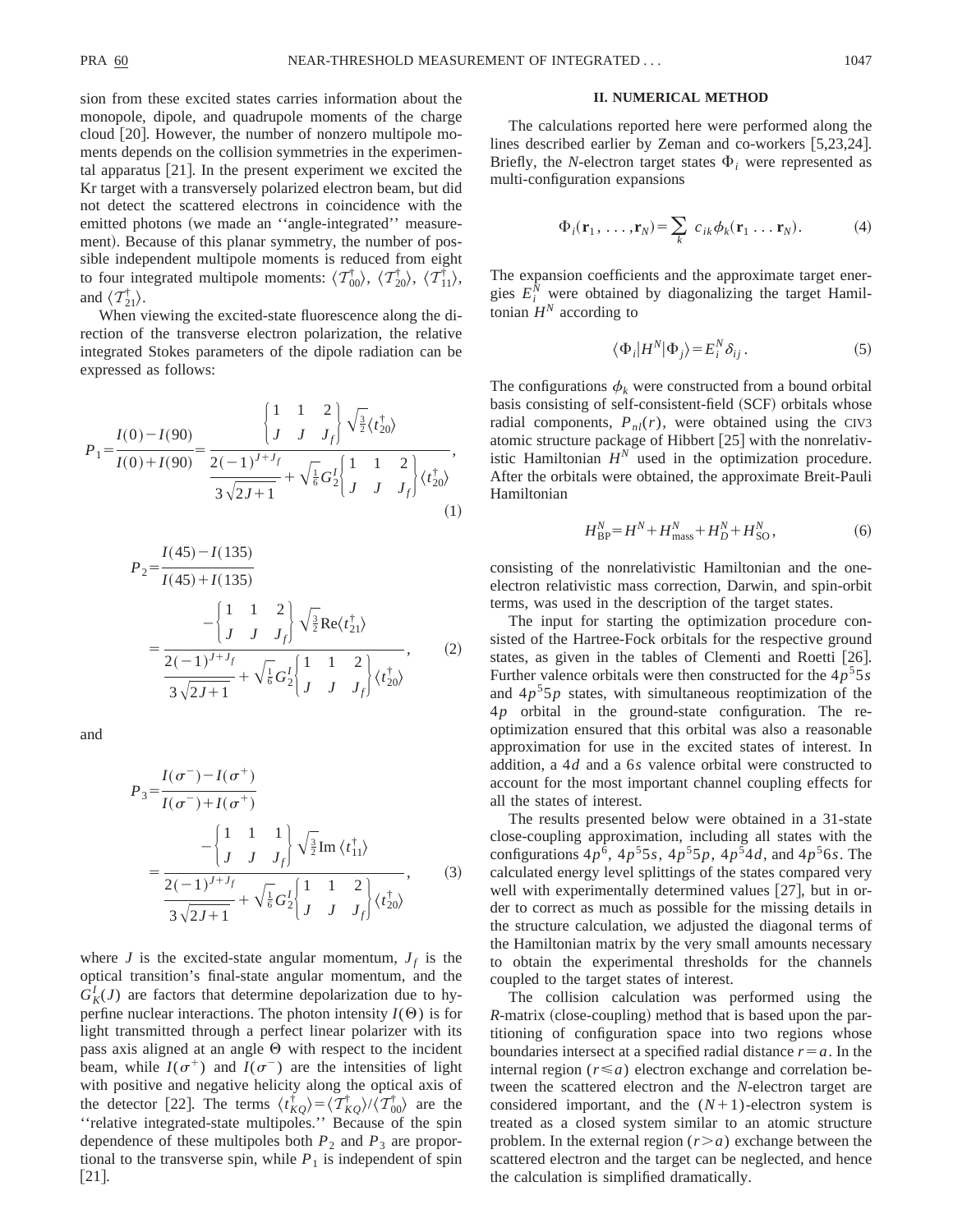

FIG. 1. Diagram of the apparatus showing laser beam  $(1)$  for producing photoemitted electrons from the GaAs crystal  $(2)$ ; cylindrical electrostatic bender (3); electrostatic focusing elements (4); differential pumping chamber (5); isolation gate valve (6); solenoidal spin rotators  $(7)$ ; gas target cell  $(8)$ ; fluorescence collection lens and vacuum wall  $(9)$ ; magnetic dipole steering elements  $(10)$ ; electron beam  $(11)$ .

The Breit-Pauli *R*-matrix code of Berrington, Eissner, and Norrington  $[28]$  was used to perform the inner-region calculation. Accounting for partial waves up to a total (target plus projectile) electronic angular momentum of  $J_{\text{tot}}=9/2$ , with 25 continuum orbitals for each orbital angular momentum of the projectile, ensured converged results for energies up to about 5 eV above the thresholds of interest. The calculation for the external region was performed using the flexible asymptotic *R*-matrix (FARM) package by Burke and Noble [29]. For each collision energy, this yields the reactance  $(K)$ , scattering  $(S)$ , and transition  $(T)$  matrices from which the Stokes parameters of interest were calculated following the procedure outlined by Bartschat *et al.* [30].

#### **III. EXPERIMENTAL METHOD**

For the measurements reported here, we investigated excitation of the well *LS*-coupled  $4p^55p[5/2]$  <sup>3</sup> $D_3$  and the intermediately coupled  $4p^55p[5/2]$   ${}^3D_2$  states of Kr with polarized electrons having energies up to 1.2 eV above the respective excitation thresholds of these states. The threshold of the first state which can cascade into the  ${}^{3}D_3$  level is 12.11 eV. Likewise, the threshold of the first level which can cascade into the  ${}^{3}D_2$  level is 12.03 eV. Thus, there are 0.7 eV and 0.6 eV ''windows'' of cascade-free fluorescence above each respective excitation threshold.

As a source of polarized electrons  $(Fig. 1)$ , we used the  $(100)$  face of bulk *p*-type Zn-doped GaAs [31,32]. We produced a longitudinally polarized electron beam by photoemission from the GaAs using a circularly polarized GaAlAs diode laser at 780 nm (Lasiris model DLS-500-780-50). To obtain efficient photoemission, we activated the crystal to negative electron affinity using the yo-yo technique described by Tang *et al.* [33]. The longitudinal polarization of the beam was transformed into transverse polarization by bending the beam 90° with a unique electrostatic deflector, which rotated its momentum without affecting its spin. We have observed emission currents of  $40 \mu A$  with  $40 \mu W$  of laser power and electron polarizations of  $0.28(3)$ . A more detailed description of this polarized electron source can be found in Ref.  $[32]$ .

The electron beam was transported down the beamline using electrostatic lenses and magnetic steering coils (see Fig. 1). The beam also passed through a soleniodal spin rotator which could correct for any spurious rotation of the electron spin. After being transported 50 cm the electron beam entered a stainless steel target cell through a 1 mm diameter beam-defining aperture, excited the target gas, exited through a 2.0 mm diameter aperture, and was detected on a series of downstream lens elements.

Our target cell was constructed of a stainless steel can. The top of the cell was isolated from the chamber by a gastight connection to a ring of Macor and was capped by a Viton seal to the photon collection lens. Target gas was delivered to the cell through a stainless steel tube which passed through the outer wall of the cell. The pressure was controlled by a Granville Phillips 203 leak valve. A pressure buffer composed of a wad of crumpled and sooted copper mesh was placed over the gas entrance at the bottom of the cell.

The resonance fluorescence produced in the vertical direction (along the electron spin axis) was focused into a parallel beam by the photon collection lens (51 mm diameter, 101 mm focal length) at the top of the gas cell. These photons then passed through an optical polarimeter composed of a linear polarizer / quarter-wave plate combination similar to that described by Berry *et al.* [34]. The photons were then counted by a GaAs photomultiplier tube (Hamamatsu model R943-02).

Since we knew that the linear polarization fraction  $P_2$  is quite small [Furst *et al.* [8,9] measured it to be  $4(4) \times 10^{-3}$ at 0.7 eV above threshold], we had to design our apparatus and experimental procedure to reduce statistical uncertainty and eliminate spurious systematic effects. The target cell was carefully designed to measure the relative Stokes parameters near threshold precisely. We chose to use a static gas cell in the present experiments rather than the effusive beam target of Furst *et al.* to increase the target density-length product from  $\sim 5 \times 10^{10}$  cm<sup>-2</sup> to  $\sim 5 \times 10^{12}$  cm<sup>-2</sup>. Because of the Kr pressures in the target cell, it was necessary to add a differential pumping stage to the beam line so that the pressure in the source region would not diminish the GaAs quantum efficiency. We were able to increase the pressure ratio between the target cell and the source chamber to  $\sim 10^4$  by using a 55 l/s turbo pump and two 5 mm apertures at the entrance and exit of the differential pumping chamber. The higher target density resulted in a significantly higher count rate and an accompanying improvement in the statistical precision of our data.

Precautions were taken to accurately determine signal rate very near threshold where the background rate is a large portion of the total count rate. First, we cooled the photomul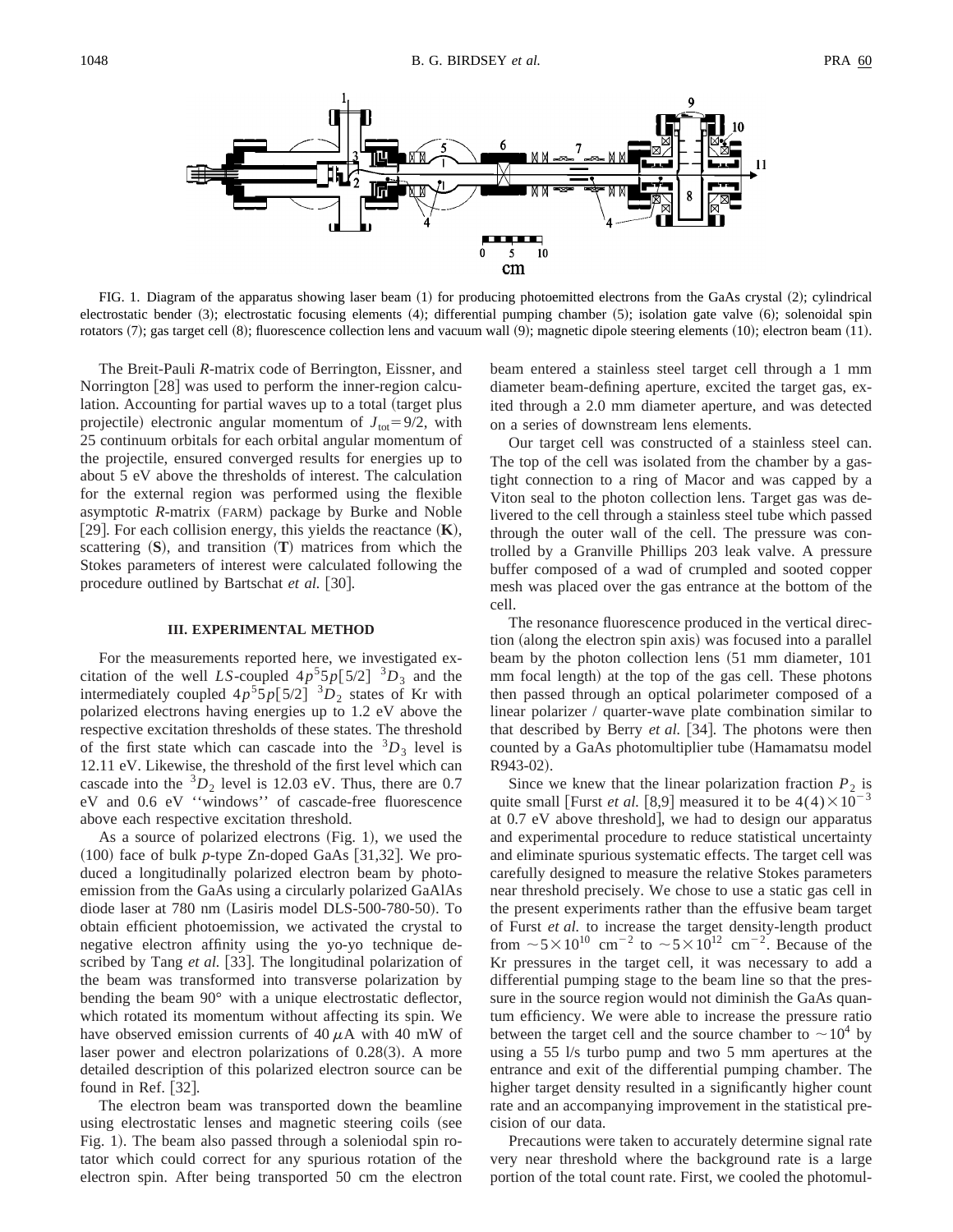tiplier tube to  $-26$  °C, which reduced the dark count rate to  $\approx$  10 Hz. Next, we made several efforts to reduce the background due to stray photons. The entire target cell, including the copper mesh pressure buffer, was heavily sooted using an acetylene torch. The mesh absorbed photons from the interaction region that were emitted directly away from the photon collection lens. Furthermore, a series of light apertures were used to define the visible interaction volume and absorb reflected photons. Along with the electron beam entrance and exit apertures, these light apertures limited the visible interaction volume to a cylinder 8 mm long and 1.5 mm in diameter. Additionally, we improved our estimate of the background count rate by measuring the background at several energies below threshold for each excitation function. Finally, we minimized the problems associated with drifting experimental parameters by taking the data quickly using a computer to control the electron energy accurately and repeatably. Each data set was composed of several excitation functions, one for each combination of linear polarizer position and electron polarization. The data were analyzed in several steps. First, the dark counts were removed. Then, the data were normalized to pressure and current to remove the effects of drifting experimental parameters. Finally, the residual background was removed and the modified excitation functions were combined and analyzed to yield polarization measurements as a function of energy.

Carefully accounting for the background in this way allowed us to obtain data consistent with the kinematically required threshold value of  $P_1$  (0.41) for the <sup>3</sup> $D_3$  state. In this regard, we note that the threshold is defined as being one-half step  $(0.05 \text{ eV})$  below the energy at which the signal rate becomes statistically distinct from the background. This convention has the advantage that the lowest-energy polarizations should be consistent with the kinematic threshold values, regardless of the energy distribution of the electron beam. Furthermore, graphs of the measured polarizations begin at the actual energy threshold and can be compared directly to any theoretical calculation, after appropriate electron beam energy profile convolutions have been made (see below).

Additionally, we carefully examined our apparatus for possible systematic errors and eliminated them. We corrected for the small relative reduction  $(\leq 1.3\%)$  in the Stokes parameters due to the finite collision volume, slightly divergent electron beam  $(3.5^{\circ}$  half angle), and finite photon aperture  $(11^{\circ}$  half angle) [35]. Additionally, we used magnetic coils outside the vacuum chamber to cancel stray magnetic fields in the target region, which could have altered the fluorescence radiation through the Hanle effect  $[20]$ . Figure 2 demonstrates the effect of a magnetic field on the linear polarization fractions  $P_1$  and  $P_2$  when the field vectors, electron spin, and photon emission are all along the same axis. For the data presented here, the  ${}^{3}D_3$  state was excited with unpolarized electrons which would produce pure  $P_1$  polarization in the absence of a magnetic field. The nonzero values of  $P_2$  in Fig. 2 were produced when the plane of polarization was rotated due to the precession of the excited states in the magnetic field. It is clear that large magnetic fields destroy both  $P_1$  and  $P_2$ , and that even small magnetic fields can produce spurious results. These results emphasize the necessity of carefully eliminating magnetic fields for accu-



FIG. 2. Integrated Stokes parameters  $P_1$  and induced  $P_2$  as a function of magnetic field in the target region for the 811 nm transition excited by unpolarized electrons at  $12.4$  eV (see text). The data are represented by triangles, and theoretical Hanle effect values by lines. The magnetic-field measurement is accurate to 20%.  $(P_1$ solid triangles and solid line;  $P_2$ , open triangles and dashed line.)

rate Stokes parameter measurements.

We averaged four measurements of  $P_1$  and  $P_2$  at the four equivalent pairs of linear polarizer angles to eliminate rotational optical asymmetries. We also made each measurement of the spin-dependent parameters  $P_2$  and  $P_3$  with the spin polarization of the incident electron beam both parallel and antiparallel to the optical axis of the polarimeter. This optical spin reversal technique is particularly effective in eliminating spin-independent instrumental asymmetries and effects due to possible spurious magnetic fields in the interaction volume.

We investigated the dependence of the measured polarization on target pressure (Fig. 3), and found that depolarization became significant at pressures above  $4 \times 10^{-4}$  Torr. This is consistent with the results of Chilton *et al.* [36]. All of the results reported here were obtained with target pressures below  $1.5\times10^{-4}$  Torr. It is probable that there is no significant pressure dependence of the Stokes parameters below 3  $\times 10^{-4}$  Torr. But even in a worst case, for polarization rising linearly to zero pressure, measurements made at  $1.5 \times 10^{-4}$ Torr would be systematically low by only about 0.3% for the situation illustrated in Fig. 3, or about 1.3% of the quoted value. Such errors are not significant given the scatter and statistical uncertainty of our data.

We also investigated the energy width  $(\Delta E)$  of the pho-



FIG. 3. Depolarization of 811 nm resonance fluorescence vs target pressure at 12.4 eV. The solid line represents an errorweighted least-squares fit to the data. The dotted lines represent the uncertainty in the fit. Pressure is accurate to 25%.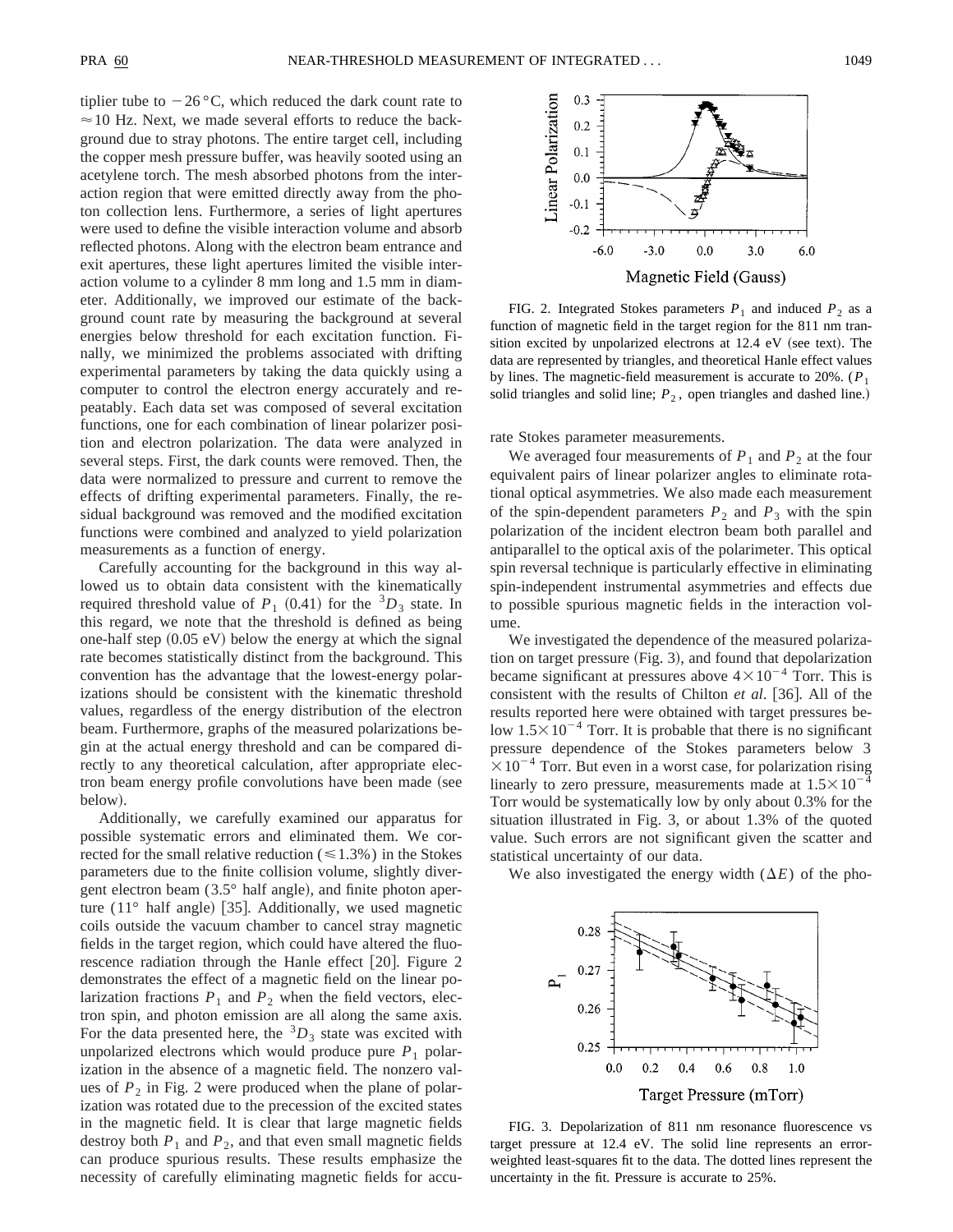

FIG. 4. Optical intensity of the He  $3^3D \rightarrow 2^3P$  transition excited by electron impact. The resonance features are due to cascades from the  $2s^22p^2P$  and  $2s2p^2D$  negative-ion resonances at 57.15 eV and 58.23 eV, respectively. The natural linewidth of the <sup>2</sup>*D* resonance is  $\Gamma = 0.025 \pm 0.010$  eV [39], which implies that the FWHM of the present electron beam is approximately 0.3 eV. The solid line represents two Gaussians plus background fit to data.

toemitted electron beam. Knowledge of this width is crucial in this experiment, where we are comparing measurements with theoretical results having features as narrow as 0.1 eV. Furthermore, reports in the literature have indicated that  $\Delta E$ can grow with both larger emission current  $\left[37\right]$  and higher GaAs temperature [38]. We determined our beam's  $\Delta E$  by scanning its energy across the narrow ( $\leq 25$  meV)  $2s2p^2$  <sup>2</sup>*D* negative-ion resonance in He [39] and observing the subsequent  $3^3D \rightarrow 2^3P$  fluorescence. A typical data set is plotted in Fig. 4. Because of the narrow resonance width, the beam energy width is essentially given by the width of the fluorescence peak. Using this technique, we determined  $\Delta E$  [full width at half maximum  $(FWHM)$  to be 0.3(.05) eV for the operating conditions of our source. Unlike Ref.  $[37]$  we found no statistically significant variation of  $\Delta E$  with extracted beam current over the range in which we operated  $(\leq 10 \mu A).$ 

#### **IV. RESULTS**

In this section, we compare the measured integrated Stokes parameters for the 811 nm transition from the well *LS*-coupled  ${}^{3}D_3$  state and the 878 nm transition from the intermediately coupled  ${}^{3}D_2$  state to those predicted by the 31-state *R*-matrix calculation. To compare these results directly, we needed to account for the effect of the finite electron beam energy width  $\Delta E$  on the calculated polarizations. Since we observed the fluorescence through polarization optics, the convolution of the calculation with the electron beam profile must be performed on the individual polarization components before they are combined to yield the Stokes parameters. We assumed an electron beam profile of a Gaussian with an asymmetric low-energy tail, similar to the profiles observed by Kolac *et al.* [37].

We discuss the integrated Stokes parameters of the 811 nm transition first. Figure 5 is comprised of our present data, the data of Furst *et al.* [9], and our calculation. The three sets of data for the linear polarization fraction  $P_1$  agree qualitatively (notice that the figure has a suppressed zero). The gross features of the present experimental data also compare well with the *R*-matrix calculation, i.e., the present data have



FIG. 5. Integrated Stokes parameters for the 811 nm transition in Kr  $(4p^55p[5/2]^3D_3 \rightarrow 4p^55s[3/2]^3P_2)$ . The solid diamonds are the present data. The open diamonds are the data of Furst *et al.* [9]. The thin line is the *R*-matrix calculation, while the thick line is the calculation convoluted with a 0.3 eV FWHM asymmetric Gaussian profile (see text). The vertical line at  $12.14$  eV represents the cascade threshold.

the same configuration of bumps and dips. However, the bump at 12.25 eV in the present data is more pronounced than that of Furst *et al.* There also seems to be an energy shift among the results, which might explain why the polarization of the present data begins to fall at a lower energy than that of Furst *et al.*, and why there seems to be a misalignment with the convoluted theoretical curve. More importantly, though, there are places where the two experimental data sets disagree by several standard deviations. We can offer no explanation for this, but must attribute it to the significant differences between the two apparatuses we used.

The present  $P_2$  data are consistent with the datum of Furst *et al.* For energies below 12.11 eV, the first cascading threshold for the  ${}^{3}D_3$  state, our data are consistent both with zero and the convoluted theory. Only above 12.3 eV do the data deviate significantly from zero. However, this may be the result of cascading (only one of the lowest-lying cascading levels is a Russell-Saunders state). Assuming the theory is correct, it should be possible to measure a nonzero value of *P*<sup>2</sup> at about 11.6 eV. However, this is a very difficult measurement because the polarization is small and the background and signal rates are roughly equal. The  $P_3$  data of Furst *et al.* (Fig. 5), like the present data for  $P_1$  and  $P_2$ , are qualitatively similar to the convoluted theory curve (note again the suppressed zero).

The integrated Stokes parameters of the 878 nm transition in Kr  $(4p^55p[5/2]^3D_2 \rightarrow 4p^55s[3/2]^3P_1$  are presented in Fig. 6. Here, the agreement between the measured results and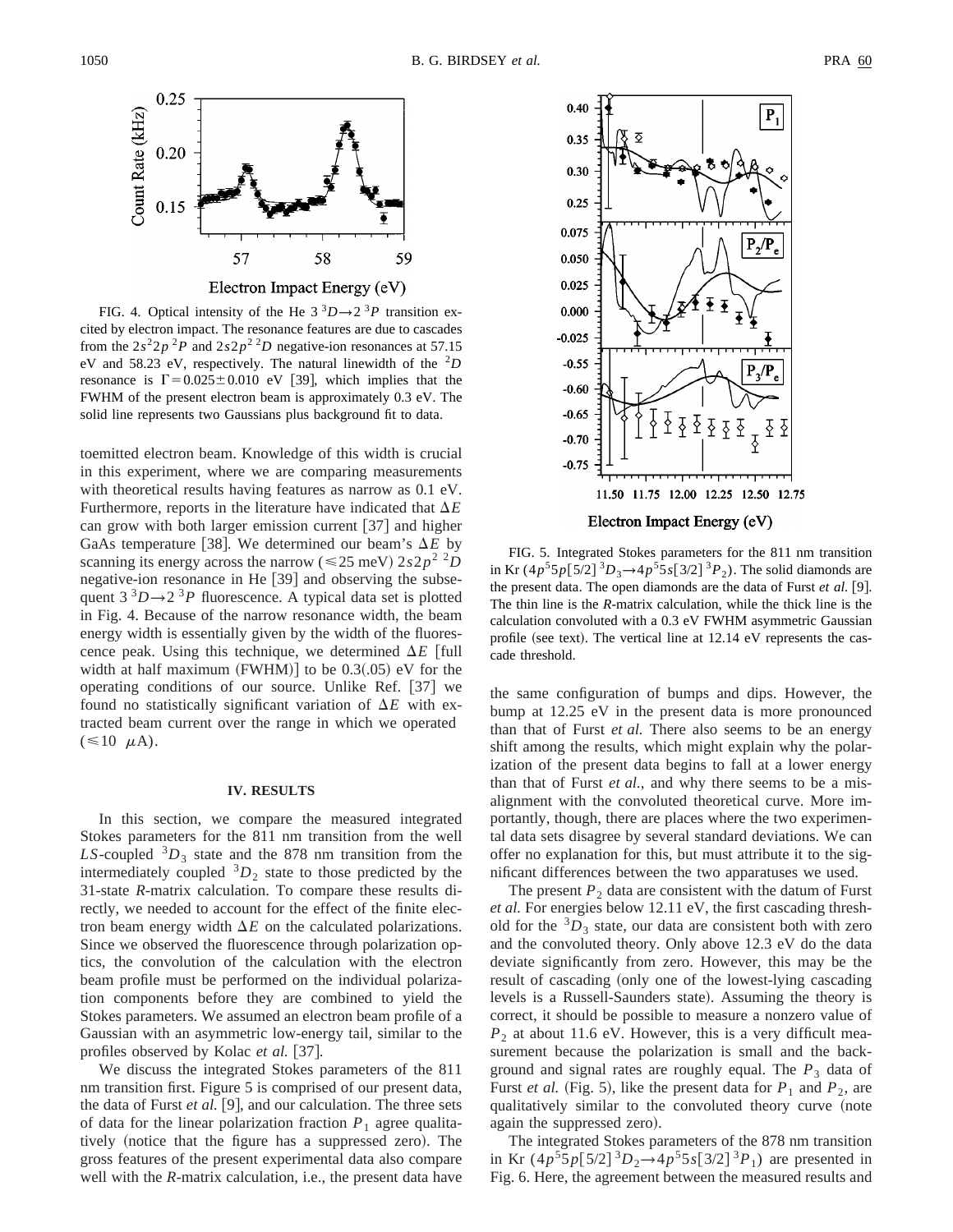

FIG. 6. Integrated Stokes parameters for the 878 nm transition in Kr  $(4p^55p[5/2]^3D_2 \rightarrow 4p^55s[3/2]^3P_1)$ . The vertical line at 12.04 eV represents the cascade threshold. All other designations are as in Fig. 5.

the theory is generally abysmal. For  $P_1$ ,  $P_2$ , and  $P_3$  the measured data are consistent with each other over their entire common range. There is no evidence for the broad energydependent features predicted by the theory. Indeed, neither experimental data set has any significant energy dependence for any of the integrated Stokes parameters.

All of this, taken together, indicates that the relative Stokes parameters predicted by the present *R*-matrix calculation are much more reliable for the 811 nm transition from the well *LS*-coupled  ${}^{3}D_3$  state than for the 878 nm transition from the intermediately coupled  ${}^{3}D_{2}$  state. This may be explained solely by problems in the structure calculation for the intermediately coupled  $4p^55p^3D_2$  state.

#### **V. CONCLUSIONS**

For the case of electron-impact excitation of the well *LS*-coupled  $4p^55p^3D_3$  state in Kr, the Breit-Pauli *R*-matrix approach does a good, qualitative job of describing the integrated Stokes parameters  $P_1$ ,  $P_2$ , and  $P_3$ , with the caveat that cascading, which is not accounted for in the theory, is responsible for the discrepancies above 12.1 eV incident energy. For the intermediately coupled  $4p^55p^3D_2$  state, none of the integrated Stokes parameters are predicted satisfactorily. It is thus evident that the present theoretical description, although being the state-of-the-art method for treating these collisions, needs to be improved. This could be achieved by a relatively straightforward (though computationally very challenging) extension of the  $R$  matrix with pseudostate  $(RMPS)$  method, described by Bartschat *et al.* [40], to include relativistic effects. In such calculations, the description of both the collision process and the target structure would likely be improved. On the other hand, it is also clear that experimentalists must possess good knowledge of the characteristics of their apparatuses in order to allow for meaningful comparisons between experiment and theory at a detailed level.

#### **ACKNOWLEDGMENTS**

This work was supported by NSF Grant Nos. PHY-973520 (Nebraska) and PHY-9605124 (V.Z. and K.B.).

- @1# I. Bray and A.T. Stelbovics, Adv. At., Mol., Opt. Phys. **35**, 209  $(1995).$
- 
- [2] D.V. Fursa, I. Bray, B.P. Donnelly, D.T. McLaughlan, and A. Crowe, Phys. Rev. A **56**, 4606 (1997).
- [3] K.A. Berrington, W.B. Eissner, and P.H. Norrington, Comput. Phys. Commun. 92, 290 (1995).
- [4] V. Zeman and K. Bartschat, J. Phys. B 30, 757 (1997).
- [5] V. Zeman, K. Bartschat, T.J. Gay, and K.W. Trantham, Phys. Rev. Lett. **79**, 1825 (1997).
- @6# N.S. Scott and K.T. Taylor, Comput. Phys. Commun. **25**, 347  $(1982).$
- [7] K. Bartschat and K. Blum, Z. Phys. A 304, 95 (1982).
- [8] J.E. Furst, T.J. Gay, W.M.K.P. Wijayaratna, K. Bartschat, H. Geesmann, M.A. Khakoo, and D.H. Madison, J. Phys. B **25**, 1089 (1992).
- [9] J.E. Furst, W.M.K.P. Wijayaratna, D.H. Madison, and T.J Gay, Phys. Rev. A 47, 3775 (1993).
- [10] R. Srivastava, R.P. McEachran, and A.D. Stauffer, J. Phys. B **28**, 869 (1995).
- [11] D.H. Yu, P.A. Hayes, J.E. Furst, and J.F. Williams, Phys. Rev. Lett. **78**, 2724 (1997). [12] P.A. Hayes, D.H. Yu, J. Furst, M. Donath, and J.F. Williams,
- J. Phys. B 29, 3989 (1996).
- [13] M. Uhrig, G.F. Hanne, and J. Kessler, J. Phys. B 27, 4009  $(1994).$
- [14] M. Uhrig, S. Hörnermann, M. Klose, K. Becker, and G.F. Hanne, Meas. Sci. Technol. **5**, 1239 (1994).
- [15] D.H. Yu, P.A. Hayes, J.F. Williams, and C. Locke, J. Phys. B 30, L461 (1997).
- @16# D.H. Yu, P.A. Hayes, and J.F. Williams, J. Phys. B **30**, L487  $(1997).$
- [17] R. Srivastava, K. Blum, R.P. McEachran, and A.D. Stauffer, J. Phys. B 29, 5947 (1996).
- [18] R.E.H. Clark, G. Csanak, and J. Abdallah, Jr., Bull. Am. Phys. Soc. 43, 1273 (1998).
- [19] T.J. Gay, J.E. Furst, K.W. Trantham, and W.M.K.P. Wijayaratna, Phys. Rev. A 53, 1623 (1996).
- [20] K. Blum, *Density Matrix Theory and Applications*, 2nd ed. (Plenum, New York, 1996).